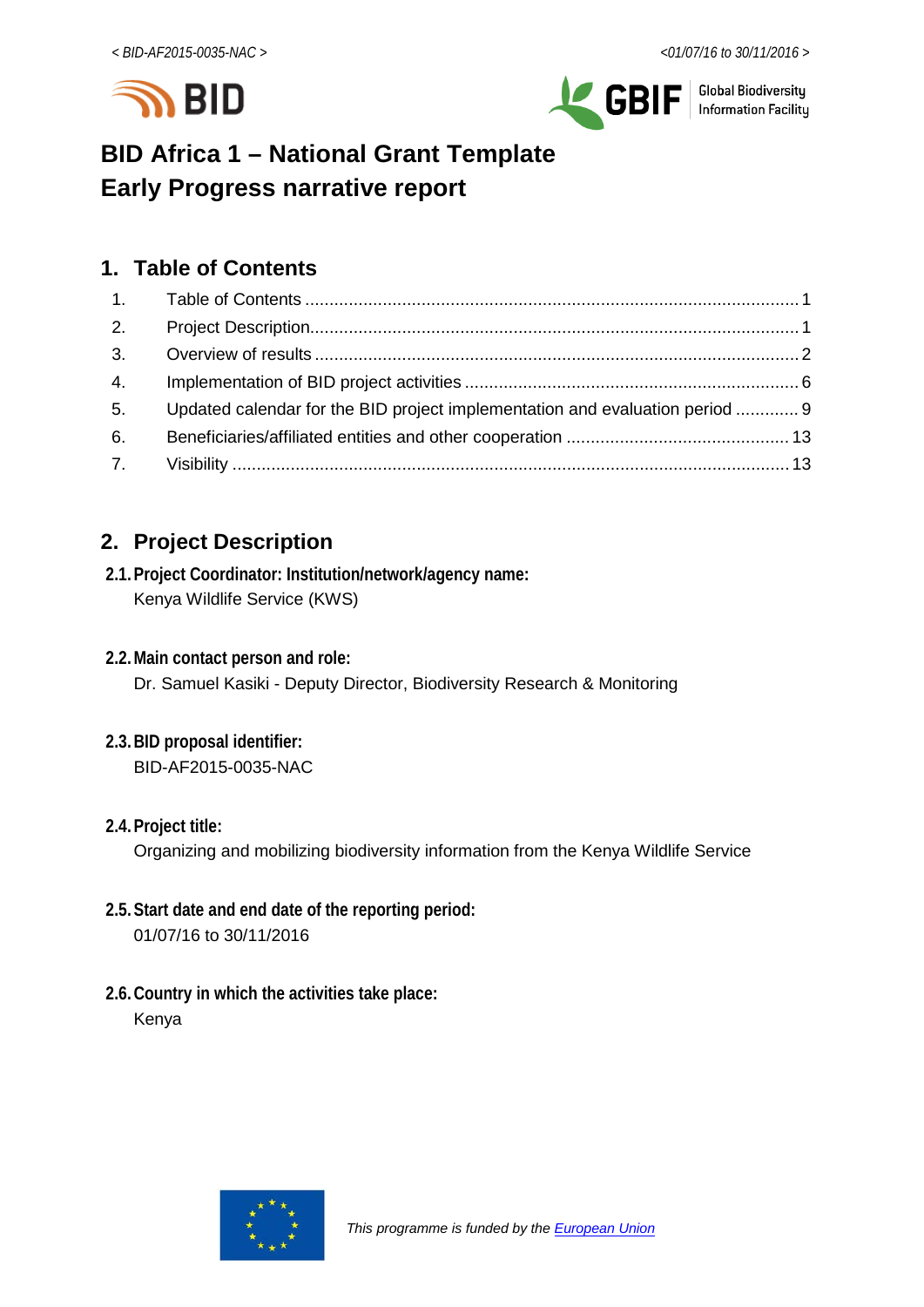



## <span id="page-1-0"></span>**3. Overview of results**

## **3.1.Executive summary**

To date the following two activities have been implemented although not completely. The first activity comprised participation in the BID Capacity Enhancement Workshop that was held in Kigali, Rwanda from 22nd-25th August, 2016. The second activity comprised the organization of an inception workshop and which was held from 27th-30th September, 2016 in Nairobi, Kenya.

One of the outcomes from the BID Capacity Enhancement workshop was increased knowledge in biodiversity data digitizing, cleaning and publishing on the Internet using the Integrated Publishing Toolkit (IPT). For the inception workshop, one of the outcomes was the creation of awareness about GBIF and BID to KWS Scientists. A further outcome was a better understanding about the biodiversity related datasets that exist in Kenya Wildlife Service's (KWS) field stations and also at Nature Kenya. In addition, dissemination of knowledge on Darwin Core and the OpenRefine tool to KWS Scientists.

| Expected milestones/activities                                                                                                                                      | Completed?<br>Yes/No | <b>Explanatory notes</b>                                                                                                                                                                                                                                                                                                                                                                                        | Sources of<br>verification                                  |
|---------------------------------------------------------------------------------------------------------------------------------------------------------------------|----------------------|-----------------------------------------------------------------------------------------------------------------------------------------------------------------------------------------------------------------------------------------------------------------------------------------------------------------------------------------------------------------------------------------------------------------|-------------------------------------------------------------|
| Completed capacity self-assessment<br>questionnaire for national biodiversity<br>information facilities<br>(www.gbif.org/resource/82277).                           | Yes                  |                                                                                                                                                                                                                                                                                                                                                                                                                 | Submitted self-<br>assessment                               |
| At least three national data publishing<br>institutions are registered with GBIF.org<br>For registered data publishers see:<br>http://www.qbif.org/publisher/search | No                   | There are 3 partners in this<br>project viz:<br>1. Kenya Wildlife Service<br>2. National Museums of Kenya<br>(NMK)<br>3. Nature Kenya (NK)<br>Of the above 3:<br>. NMK is a registered<br>publisher<br>KWS has now registered and<br>is waiting for endorsement.<br>. For NK, KWS has made an<br>appeal to them to register.<br>KWS will continue to follow up<br>closely with NK so that they<br>can register. | Communication<br>from GBIF on<br>successful<br>registration |
| At least one person from the project team<br>has completed the certification process<br>following the first BID Capacity Enhancement<br>workshop                    | Yes                  | Have now completed and<br>submitted the third and final<br>assignment emanating from<br>the first BID Capacity<br>Enhancement Workshop.                                                                                                                                                                                                                                                                         | Answer sheets                                               |

## **3.2.Progress against expected milestones:**

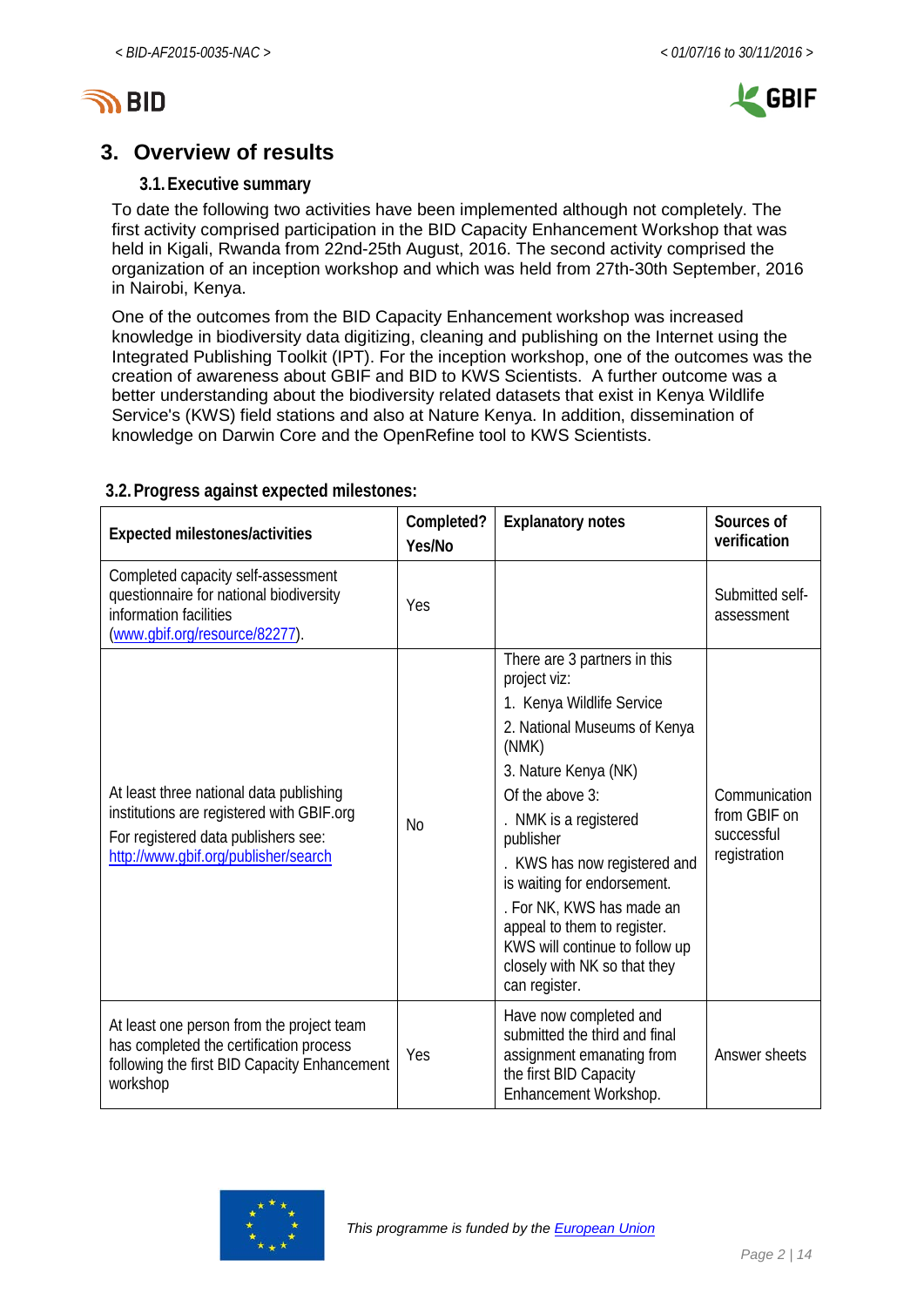



| Knowledge dissemination activities have<br>been scheduled following the first BID<br>Capacity Enhancement workshop | Yes | At an inception workshop<br>attended by Kenya Wildlife<br>Service and Nature Kenya,<br>disseminated knowledge on<br>GBIF, BID and the knowledge<br>gained during the<br>Enhancement workshop in<br>Kigali.<br>Further dissemintation will be<br>done as additional activities of<br>the project are undertaken. | Power Point<br>Presentation<br>made during<br>the inception<br>workshop.<br>Initially<br>National<br>Museums of<br>Kenya were<br>supposed to<br>have made the<br>presentation on<br><b>GBIF</b> but since<br>they did not<br>attend the<br>inception<br>workshop, I<br>had to do the<br>presentation. |
|--------------------------------------------------------------------------------------------------------------------|-----|-----------------------------------------------------------------------------------------------------------------------------------------------------------------------------------------------------------------------------------------------------------------------------------------------------------------|-------------------------------------------------------------------------------------------------------------------------------------------------------------------------------------------------------------------------------------------------------------------------------------------------------|
|--------------------------------------------------------------------------------------------------------------------|-----|-----------------------------------------------------------------------------------------------------------------------------------------------------------------------------------------------------------------------------------------------------------------------------------------------------------------|-------------------------------------------------------------------------------------------------------------------------------------------------------------------------------------------------------------------------------------------------------------------------------------------------------|

## **3.3.Datasets published on GBIF.org**

It is useful to mention that in the first draft report I included the two datasets for which I had most certainty in obtaining. For the other datasets there is going to be some negotiation with the data custodians internally and externally. As KWS we shall be working on this in the next three months. This means that during the next reporting period the report will be more representative of all partners as we shall have had meetings with them and discussed on the data mobilization.

Now, to avoid the impression that we have dropped some of the datasets in the contract, I have put them back in the table below.

In terms of update of plans in view of the Biodiversity Capacity Enhancement Workshop, we shall initially stay with the datasets contained in the contract. It is on these that we shall bring to bear the skills learnt under the enhancement workshop.

| Dataset title        | Publishing<br>institution | DOI or<br><b>URL/Planned</b><br>hosting<br>institution | Date/<br>expected<br>date of<br>publication        | <b>Explanatory notes</b>                                                                                                                                                                                                                                                                             |
|----------------------|---------------------------|--------------------------------------------------------|----------------------------------------------------|------------------------------------------------------------------------------------------------------------------------------------------------------------------------------------------------------------------------------------------------------------------------------------------------------|
| <b>Aerial Census</b> | <b>KWS</b>                | <b>KWS</b>                                             | Pilot - Feb<br>2017<br>Full publish -<br>Oct, 2017 | Dataset is on large mammals<br>that are counted during aerial<br>censuses. It is for major<br>ecosystems in Kenya and a<br>bit of Tanzania. The<br>ecosystems include Tsavo-<br>Mkomazi, Amboseli-West<br>Kilimanjaro and Laikipia-<br>Samburu. The data are for the<br>period 2000 - 2010. They are |

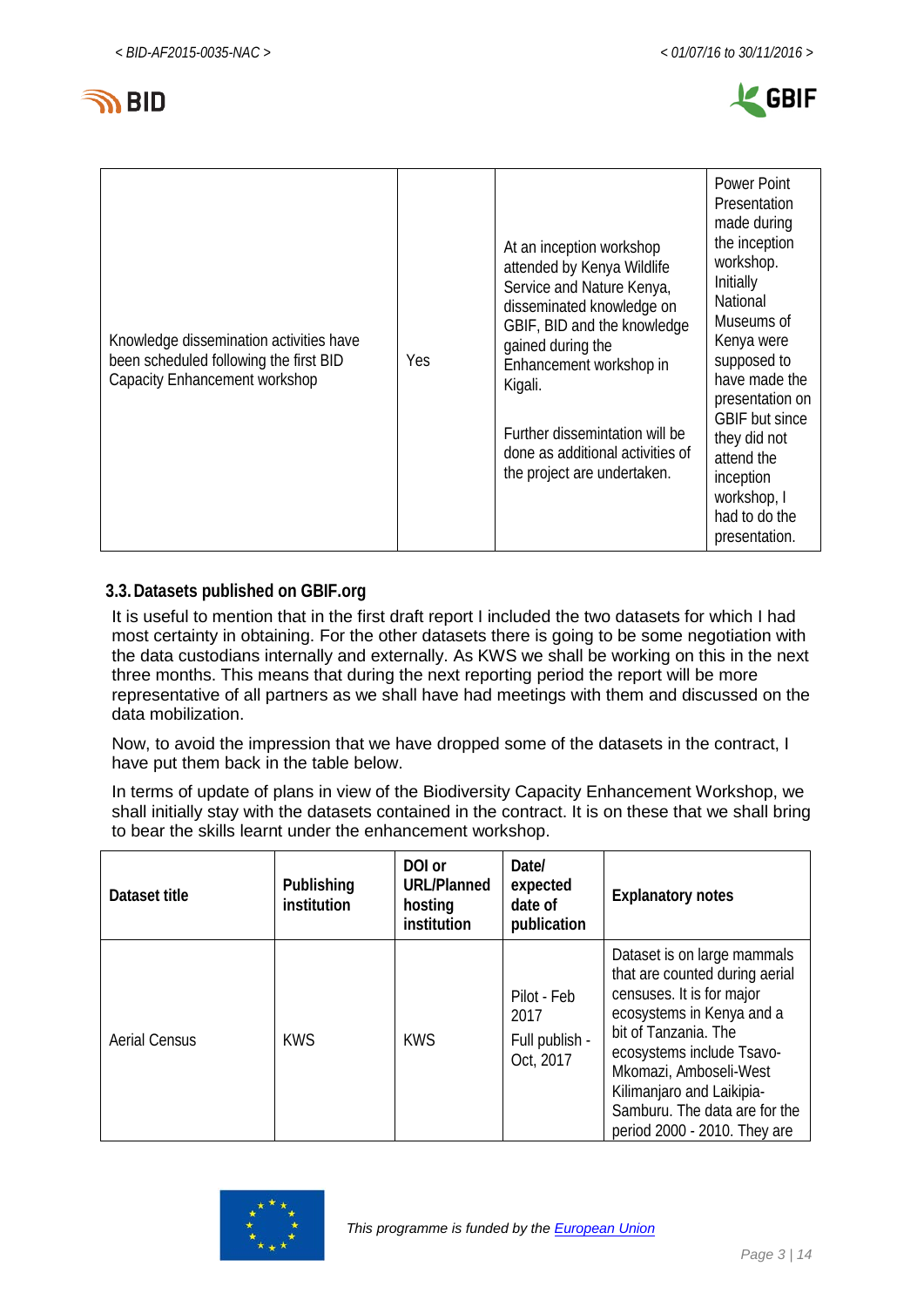



|                                            |            |            |           | in ArcGIS Shapefile format.                                                                                                                                                                                                                                                          |
|--------------------------------------------|------------|------------|-----------|--------------------------------------------------------------------------------------------------------------------------------------------------------------------------------------------------------------------------------------------------------------------------------------|
| <b>Ground Census</b>                       | <b>KWS</b> | <b>KWS</b> | Oct, 2017 | Dataset is on large mammals<br>for ground censuses<br>conducted in various<br>conservation areas that<br>include Nairobi and Lake<br>Nakuru National Parks. The<br>data are for the period 2000-<br>2013. They are in Microsoft<br>Excel format. They do not<br>have GPS coordinates |
| Marsabit Forest<br><b>Ecosystem Plants</b> | <b>KWS</b> | <b>KWS</b> | Oct, 2017 | The checklist is for the<br>Marsabit Forest Ecosystem<br>which is in Northern Kenya. It<br>is in MS Word format. The<br>checklist is for data collected<br>in 2014-15.                                                                                                               |
| Mt. Kenya Forest<br>Ecosystem              | <b>KWS</b> | <b>KWS</b> | Oct, 2017 | The checklist is for Sirimon<br>and Chogoria sectors of the<br>Mt. Kenya Ecosystem. The<br>checklist is for data collected<br>in 2015 and is in MS Word.                                                                                                                             |
| Zoology collection data                    | <b>NMK</b> | <b>NMK</b> | Oct 2017  | Birds, mammals,<br>reptiles/amphibians, fishes,<br>bones and invertebrates<br>preserved as dry and wet<br>collections                                                                                                                                                                |
| Botany collection data                     | <b>NMK</b> | <b>NMK</b> | Oct 2017  | Reference collections<br>preserved as herbarium<br>materials, metadata, reports                                                                                                                                                                                                      |
| Kenya Bird Map                             | <b>NK</b>  | <b>NK</b>  | Oct 2017  | Data on birds at national level.<br>Data is from 2014 to present.<br>It is geo-referenced and is in<br><b>MS Excel format</b>                                                                                                                                                        |
| Important Bird Areas                       | <b>NK</b>  | ΝK         | Oct 2017  | Data on birds at global level.<br>Data is from 1999 to present.<br>It is geo-referenced and is in<br><b>MS Excel format</b>                                                                                                                                                          |

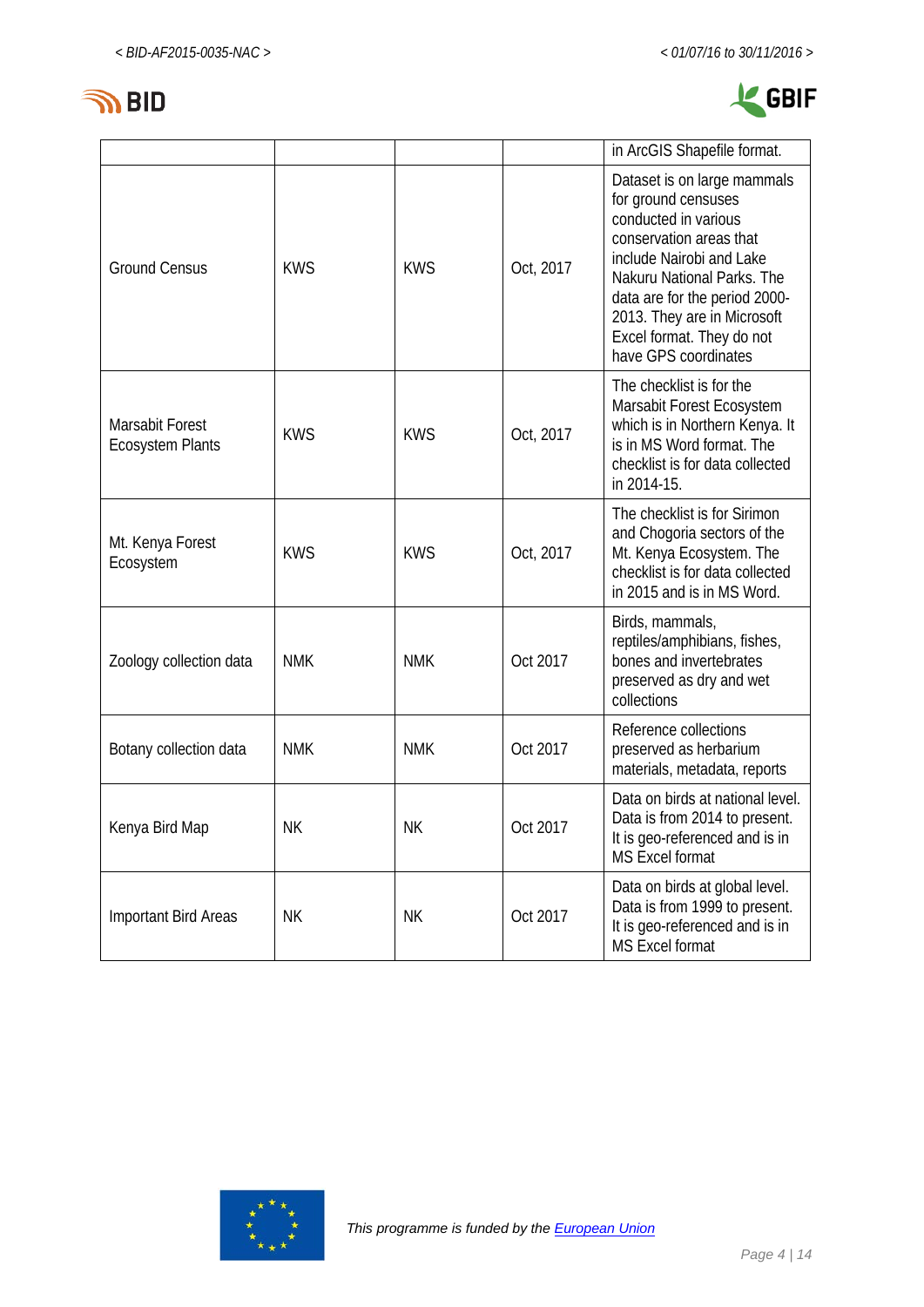

|  |  | 3.4. Examples of use of biodiversity data available through GBIF |  |
|--|--|------------------------------------------------------------------|--|
|  |  |                                                                  |  |

| <b>Dataset</b>         | Data user  | Data use                                                            | Date/ time<br>frame | Sources of<br>verification | <b>Notes</b>                                                                                                                                                                                                                                                                                                                                                                                                                                                                                                                             |
|------------------------|------------|---------------------------------------------------------------------|---------------------|----------------------------|------------------------------------------------------------------------------------------------------------------------------------------------------------------------------------------------------------------------------------------------------------------------------------------------------------------------------------------------------------------------------------------------------------------------------------------------------------------------------------------------------------------------------------------|
| Doi:10.15468/aomfnb    | <b>KWS</b> | Examine data with a<br>view to complementing<br><b>KWS datasets</b> | 6 months            |                            | KWS mainly has<br>data on large<br>mammals. KWS<br>plans to investigate<br>GBIF's data on<br>other major taxa<br>(birds, plants,<br>reptiles/amphibians,<br>fish, insects and<br>micro-organisms)<br>with a view to<br>enriching its data<br>on these taxa.<br>These data will be<br>used to improve the<br>data that KWS will<br>be organizing and<br>mobilizing during<br>this project. Further,<br>the data will be<br>evaluated with a<br>view to<br>incorporating it into<br><b>Wildlife Protected</b><br>Area Management<br>Plans. |
| Doi:10.15468/ib5ypt    | <b>KWS</b> | Examine data with a<br>view to complementing<br><b>KWS datasets</b> | 6 months            |                            | Ditto                                                                                                                                                                                                                                                                                                                                                                                                                                                                                                                                    |
| Doi:10.15468/2rlrvh    | <b>KWS</b> | Examine data with a<br>view to complementing<br>KWS datasets        | 6 months            |                            | Ditto                                                                                                                                                                                                                                                                                                                                                                                                                                                                                                                                    |
| Doi:10.15468/bvoyqy    | <b>KWS</b> | Examine data with a<br>view to complementing<br><b>KWS datasets</b> | 6 months            |                            | Ditto                                                                                                                                                                                                                                                                                                                                                                                                                                                                                                                                    |
| Doi:10.15468/dl.6tiroy | <b>NK</b>  | Enhance its data on<br>birds with data from<br>other taxa.          | 6 months            |                            | In its proposal<br>under BID, NK had<br>expressed great<br>interest in<br>expanding its<br>datasets to include<br>other taxa outside<br>birds. This dataset<br>would move NK in<br>that direction.                                                                                                                                                                                                                                                                                                                                       |

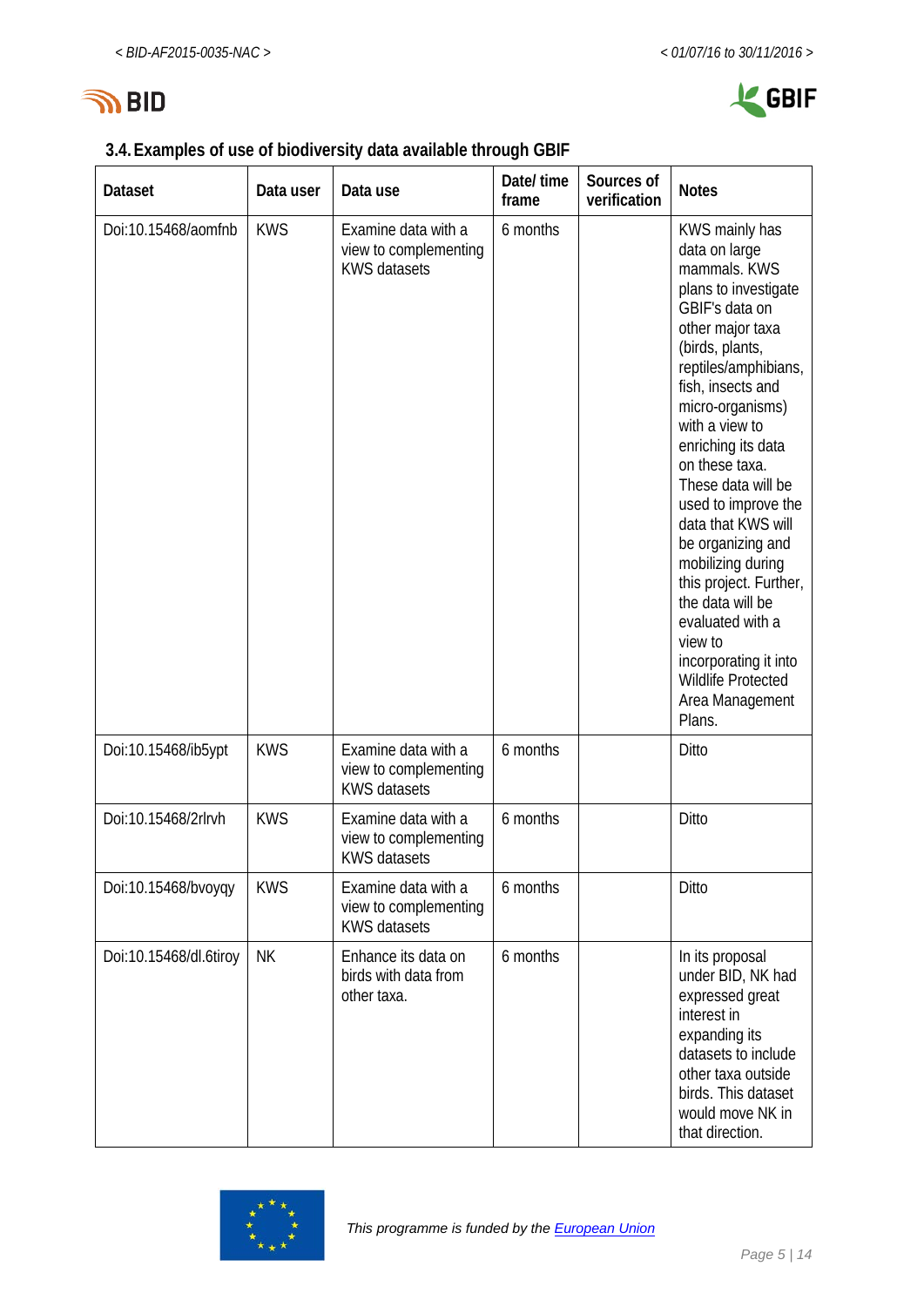



| as it hasn't been<br>published yet. |
|-------------------------------------|
|-------------------------------------|

## **3.5.Events organized as part of the project**

| <b>Full title</b>             | Organizing<br>institution | <b>Dates</b>               | Number of<br>participants | Sources of<br>verification                                                    |
|-------------------------------|---------------------------|----------------------------|---------------------------|-------------------------------------------------------------------------------|
| Data Organization<br>Workshop | Kenya Wildlife<br>Service | $27-30$<br>September, 2016 | 30                        | . Draft workshop<br>report<br>. Photographs<br>. Power Point<br>Presentations |
|                               |                           |                            |                           |                                                                               |

# <span id="page-5-0"></span>**4. Implementation of BID project activities**

**4.1.Goal 1: Establish or strengthen national biodiversity information facility**

*Activity 1 name: Biodiversity Training*

**Description of any implementation during the reporting period** Not achieved yet

**Sources of verification**

None

**4.2.Goal 2: Increase available biodiversity data, within and beyond the grant period**

*Activity 1 name: Data Mobilization*

**Description of any implementation during the reporting period**

## 1. **Create awareness about the project and including its objectives;**

Under this activity an inception workshop was held at The Cooperative University College of Kenya from 27th-30th September, 2016. The workshop drew participants frorm KWS and Nature Kenya. Although the National Museums of Kenya were invited to the workshop they

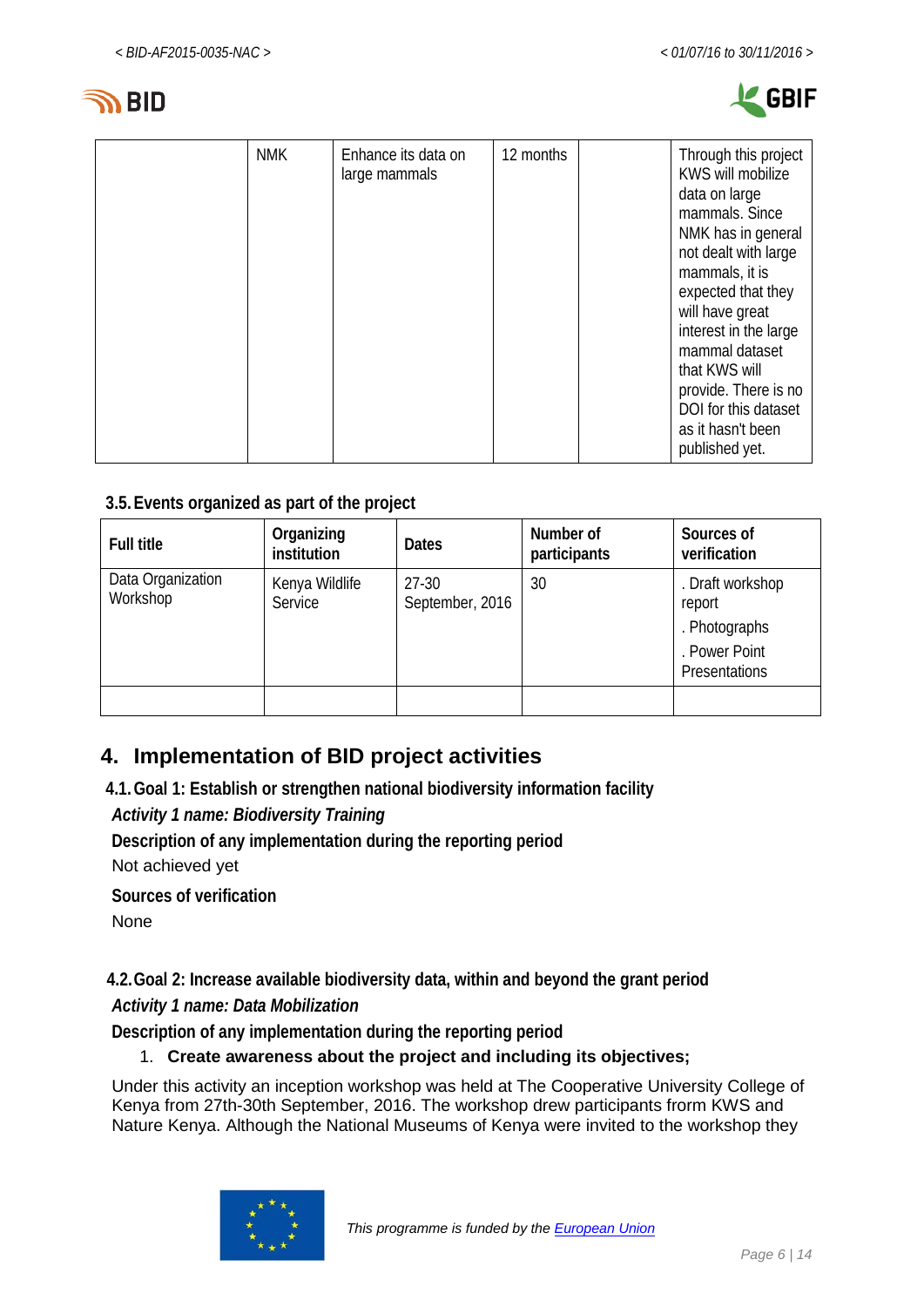



did not attend. They said that all their key people that would have attended the workshop were busy elsewhere.

**Verification**: Power Point presentation that was done during the workshop (attached).

#### 2. **Demonstrate GBIF and KenBIF data;**

First, created awareness about GBIF during the above presentation. Later in the workshop, showed how a GBIF dataset looks like by going through the metadata of a published GBIF dataset.

Did not demonstrate KenBIF as this was supposed to have been done by National Museums of Kenya and who did not attend the workshop;

**Verification**: Above Power Point Presentation.

#### 3. **Determine biodiversity information user needs for policy makers, national priorities, Protected Area Managers, GBIF, KenBIF, researchers and other stakeholders that include communities living adjacent to WPAs**;

Determined the user needs for KWS Researchers by listing the datasets that they considered to be the most important and which need to be better organized. Did not get to determine the user needs for the other stakeholders. Will determine the needs of the other stakeholders in the next 3 months.

**Verification**: The list of prioritized datasets by Researchers is to be found at the bottom of the Draft Workshop Report.

#### 4. **List biodiversity data holdings for KWS and its partners;**

As indicated in the Workshop Programme (attached), KWS Scientists from 5 Conservation Areas made presentations on the datasets that they have under their custody. One Scientist from the KWS Headquarters also made a presentation. In addition, Nature Kenya presented on its datasets.

**Verification**: Presentations are attached except for three KWS presentations for the Mountain Conservation Area, Southern Conservation Area and Western Conservation Area. The Mountain Conservation Area Scientist did in fact make a presentation but did not provide a copy. A reminder has been sent to him to provide the presentation.

#### 5. **Identify data gaps viz a viz identified user needs**;

This was not done explicitly. However, when determining which were the most important datasets for which KWS needed to organize data, the user needs were addressed to a reasonable extent.

**Verification**: The list of prioritized datasets at the end of the Draft Workshop Report.

#### 6. **List formats for existing datasets**;

From the presentations made, it came out that KWS datasets in its field stations are in MS EXCEL format. The Nature Kenya datasets are in a database format and on a Web platform.

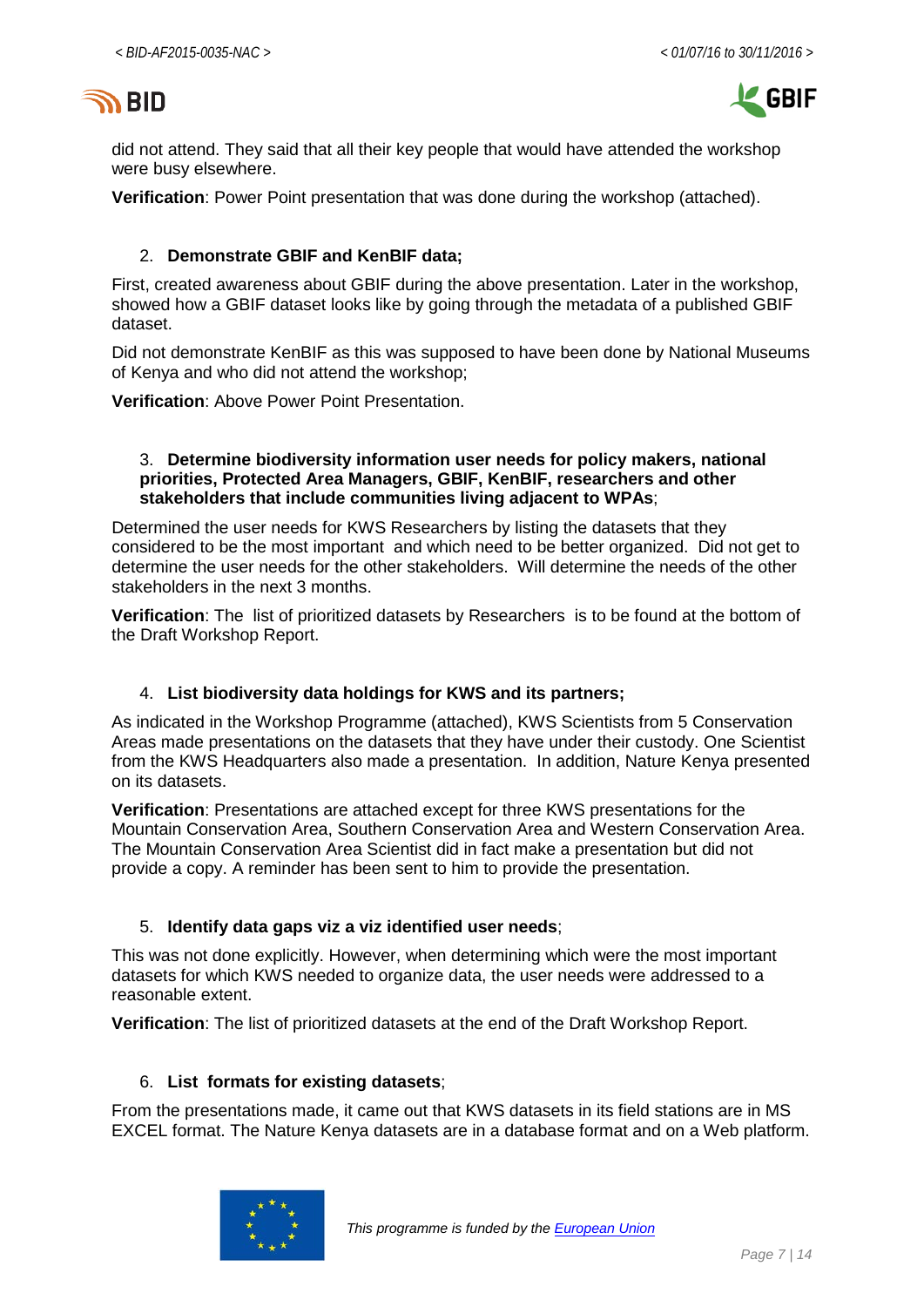



**Verification**: By going through the Power Point Presentations, one learns that the datasets are in MS EXCEL. From the Nature Kenya presentation one can deduce that the datasets are in a database format and on a Web platform.

#### 7. **List quality of available datasets:**

The quality of the datasets was to a large extent not addressed except in the case of KWS Central Rift Conservation Area. Data quality will now be addressed again during the data cleaning stage.

**Verification**: From the Central Rift Conservation Area presentation, one can see a statement on quality.

#### 8. **Determine accessibility of data and mainly under 3 categories (confidential, restricted and open**)

This was not done directly. The change in plan was to avoid a protracted discussion before participants had appreciated the objectives of the project and the importance of GBIF and BID.

#### 9. **Formulate data sharing policy**

This was partially done though verbally. Participants agreed that the sharing would be concretized in writing at a later date. This will be scheduled for April, 2017.

#### 10. **Determine the frequency to update data**

There was agreement on this and the frequency varies from dataset to dataset.

**Verification**: See Data Organization template at the end of the Draft Workshop Report (attached).

#### 11. **Constitute data management technical committee**.

Participants agreed that for KWS, this should comprise the 8 KWS Senior Scientists that are found in KWS' eight Conservation Areas. For Nature Kenya, Paul Gacheru will be the representative. For National Museums of Kenya it will most likely be Dr. Oguya but this is still to be confirmed. It should be possible to get the confirmation by the end of December, 2016.

#### 12. **Write inception workshop report**

A draft was done. The final report is now scheduled to be done by end of March, 2017.

**Verification**: The Draft Report is attached.

**4.3.Goal 3: Apply biodversity data in response to naional priorities –** *Not yet achieved*

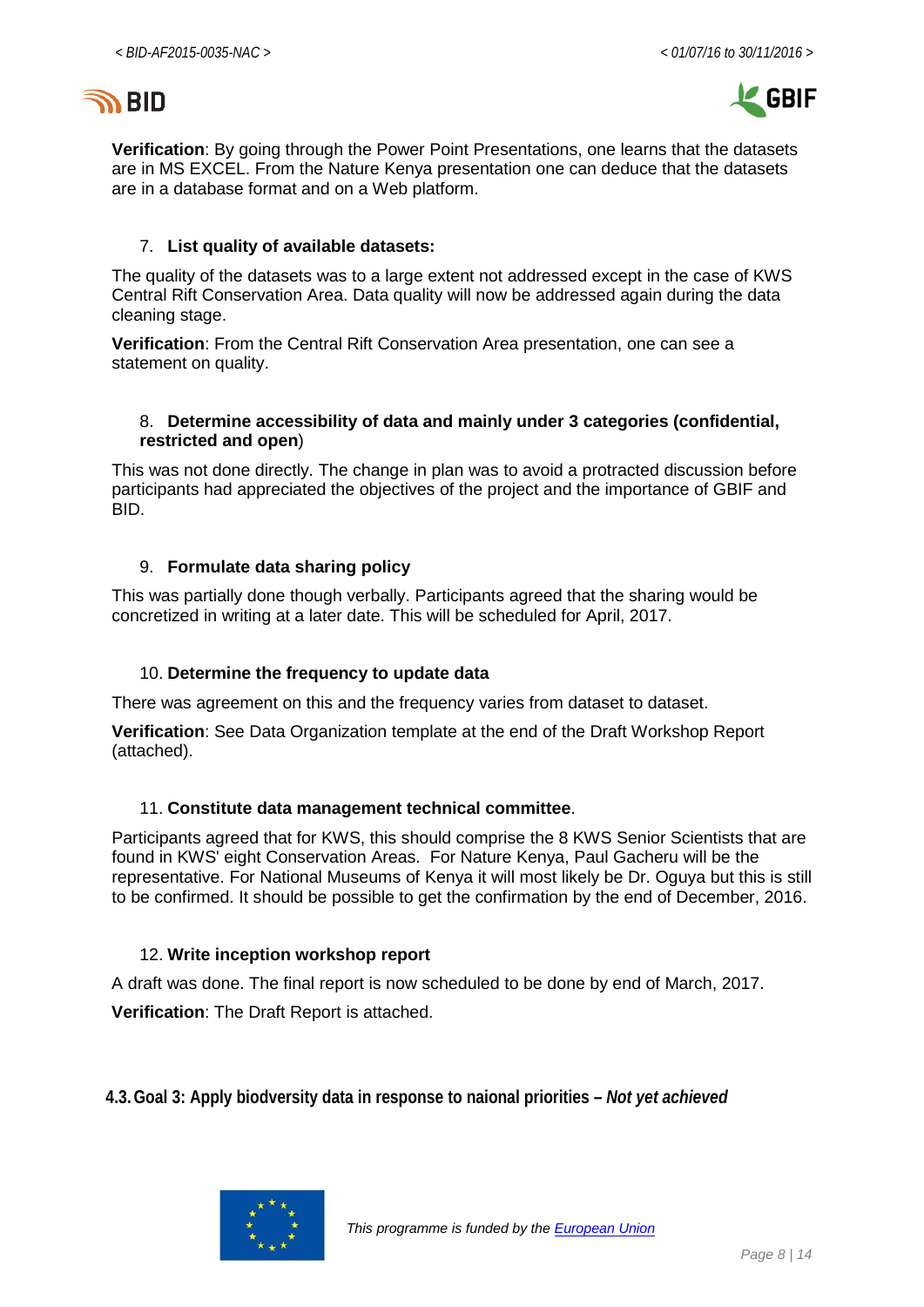

# **5. Updated calendar for the BID project implementation and evaluation period**

*The calendar should be completed in the same way as in the Full Project Proposal, but should include any expected changes. Provide reasons for any expected changes in section 5.1 'Explanatory Notes'.*

<span id="page-8-0"></span>

| Implementation period (maximum 24 months, starting 1 June 2016 at the earliest) |   |                |                |  |   |        |  |                |   |              |   |        |  |  |                |    |         |    |  |                           |              |
|---------------------------------------------------------------------------------|---|----------------|----------------|--|---|--------|--|----------------|---|--------------|---|--------|--|--|----------------|----|---------|----|--|---------------------------|--------------|
| Implementation period start date and end date<br>$(dd/\text{mm/yy})$            |   |                |                |  |   |        |  |                |   |              |   |        |  |  |                |    |         |    |  |                           |              |
| <b>Activity</b>                                                                 | 1 | $\overline{2}$ | $\mathfrak{Z}$ |  | 5 | 6      |  | 8 <sup>1</sup> | 9 | $10 \mid 11$ |   | 12     |  |  | 13 14 15 16 17 | 18 | $19$ 20 | 21 |  | $22 \mid 23 \mid 24 \mid$ | <b>Notes</b> |
| BID Capacity Enhancement workshop 1                                             |   | Χ              |                |  |   |        |  |                |   |              |   |        |  |  |                |    |         |    |  |                           |              |
| 6-month progress analysis                                                       |   |                |                |  |   | $\chi$ |  |                |   |              |   |        |  |  |                |    |         |    |  |                           |              |
| Mid-term evaluation & reporting                                                 |   |                |                |  |   |        |  |                |   |              | X | $\chi$ |  |  |                |    |         |    |  |                           |              |
| <b>INCREASE AVAILABLE BIODIVERSITY DATA</b>                                     |   |                |                |  |   |        |  |                |   |              |   |        |  |  |                |    |         |    |  |                           |              |
| Preliminaries:                                                                  |   |                |                |  |   |        |  |                |   |              |   |        |  |  |                |    |         |    |  |                           |              |
| <b>Database Mobilization</b>                                                    |   |                |                |  |   |        |  |                |   |              |   |        |  |  |                |    |         |    |  |                           |              |
| Create awareness on project                                                     |   |                |                |  |   |        |  |                |   |              |   |        |  |  |                |    |         |    |  |                           |              |
| Demonstrate GBIF and KenBIF data<br>$\bullet$                                   |   |                |                |  |   |        |  |                |   |              |   |        |  |  |                |    |         |    |  |                           |              |
| Determine biodiversity information user needs<br>$\bullet$                      |   |                |                |  |   |        |  |                |   |              |   |        |  |  |                |    |         |    |  |                           |              |
| List biodiversity datasets for KWS and partners                                 |   |                |                |  |   |        |  |                |   |              |   |        |  |  |                |    |         |    |  |                           |              |
| Identify data gaps viz a viz identified user needs<br>$\bullet$                 |   |                |                |  |   |        |  |                |   |              |   |        |  |  |                |    |         |    |  |                           |              |
| List formats for existing datasets<br>$\bullet$                                 |   |                |                |  |   |        |  |                |   |              |   |        |  |  |                |    |         |    |  |                           |              |
| List quality of available datasets<br>$\bullet$                                 |   |                |                |  |   |        |  |                |   |              |   |        |  |  |                |    |         |    |  |                           |              |
| Determine accessibility of data (open, restricted,<br>confidential)             |   |                |                |  |   |        |  |                |   |              |   |        |  |  |                |    |         |    |  |                           |              |
| Formulate data sharing policy                                                   |   |                |                |  |   |        |  |                |   |              |   |        |  |  |                |    |         |    |  |                           |              |

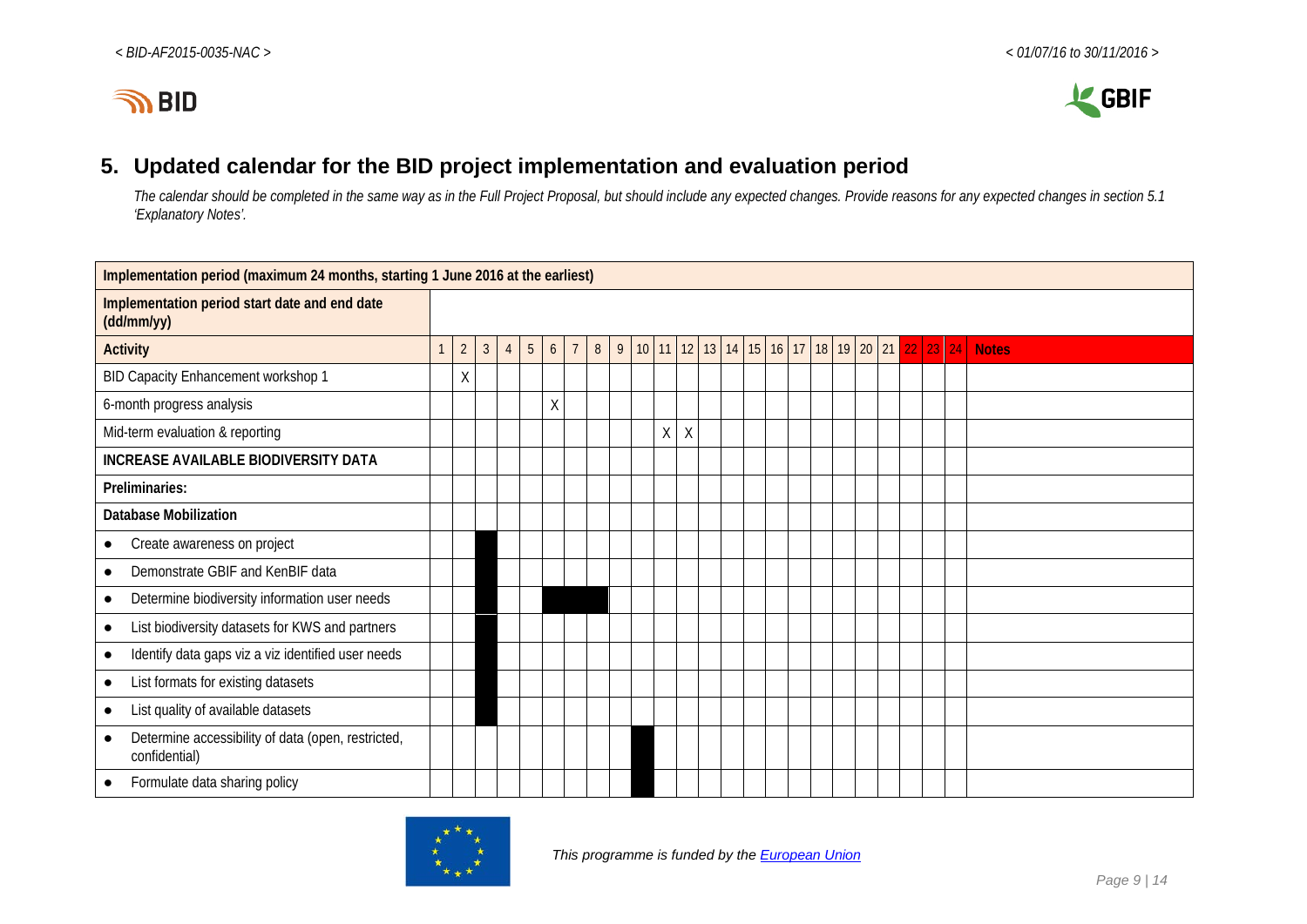# **INBID**



| Determine on frequency to update data<br>$\bullet$                          |  |  |  |  |  |  |  |  |  |  |  |  |  |
|-----------------------------------------------------------------------------|--|--|--|--|--|--|--|--|--|--|--|--|--|
| Constitute data management technical committee<br>$\bullet$                 |  |  |  |  |  |  |  |  |  |  |  |  |  |
| Write inception workshop report<br>$\bullet$                                |  |  |  |  |  |  |  |  |  |  |  |  |  |
| Database Design:                                                            |  |  |  |  |  |  |  |  |  |  |  |  |  |
| Design biodiversity database based on user needs<br>$\bullet$               |  |  |  |  |  |  |  |  |  |  |  |  |  |
| Populate Database                                                           |  |  |  |  |  |  |  |  |  |  |  |  |  |
| Extract data from existing soft and hard copy<br>$\bullet$<br>records       |  |  |  |  |  |  |  |  |  |  |  |  |  |
| Mobilize data from partners and others where<br>$\bullet$<br>necessary      |  |  |  |  |  |  |  |  |  |  |  |  |  |
| Clean data where necessary<br>$\bullet$                                     |  |  |  |  |  |  |  |  |  |  |  |  |  |
| Validate data where necessary<br>$\bullet$                                  |  |  |  |  |  |  |  |  |  |  |  |  |  |
| Export data into designed database<br>$\bullet$                             |  |  |  |  |  |  |  |  |  |  |  |  |  |
| Coding                                                                      |  |  |  |  |  |  |  |  |  |  |  |  |  |
| Develop a Web interface for data entry, queries,<br>reports and data export |  |  |  |  |  |  |  |  |  |  |  |  |  |
| <b>Database Operationalization</b>                                          |  |  |  |  |  |  |  |  |  |  |  |  |  |
| Publish                                                                     |  |  |  |  |  |  |  |  |  |  |  |  |  |
| <b>Pilot Publish</b>                                                        |  |  |  |  |  |  |  |  |  |  |  |  |  |
| Documentation                                                               |  |  |  |  |  |  |  |  |  |  |  |  |  |
| Status and trends                                                           |  |  |  |  |  |  |  |  |  |  |  |  |  |
| <b>ESTABLISH OR STRENGTHEN FACILITIES</b>                                   |  |  |  |  |  |  |  |  |  |  |  |  |  |
| <b>Biodiversity Training</b>                                                |  |  |  |  |  |  |  |  |  |  |  |  |  |
| How to use Database System developed in this<br>$\bullet$<br>project        |  |  |  |  |  |  |  |  |  |  |  |  |  |
| How to use GBIF and KenBIF                                                  |  |  |  |  |  |  |  |  |  |  |  |  |  |
|                                                                             |  |  |  |  |  |  |  |  |  |  |  |  |  |

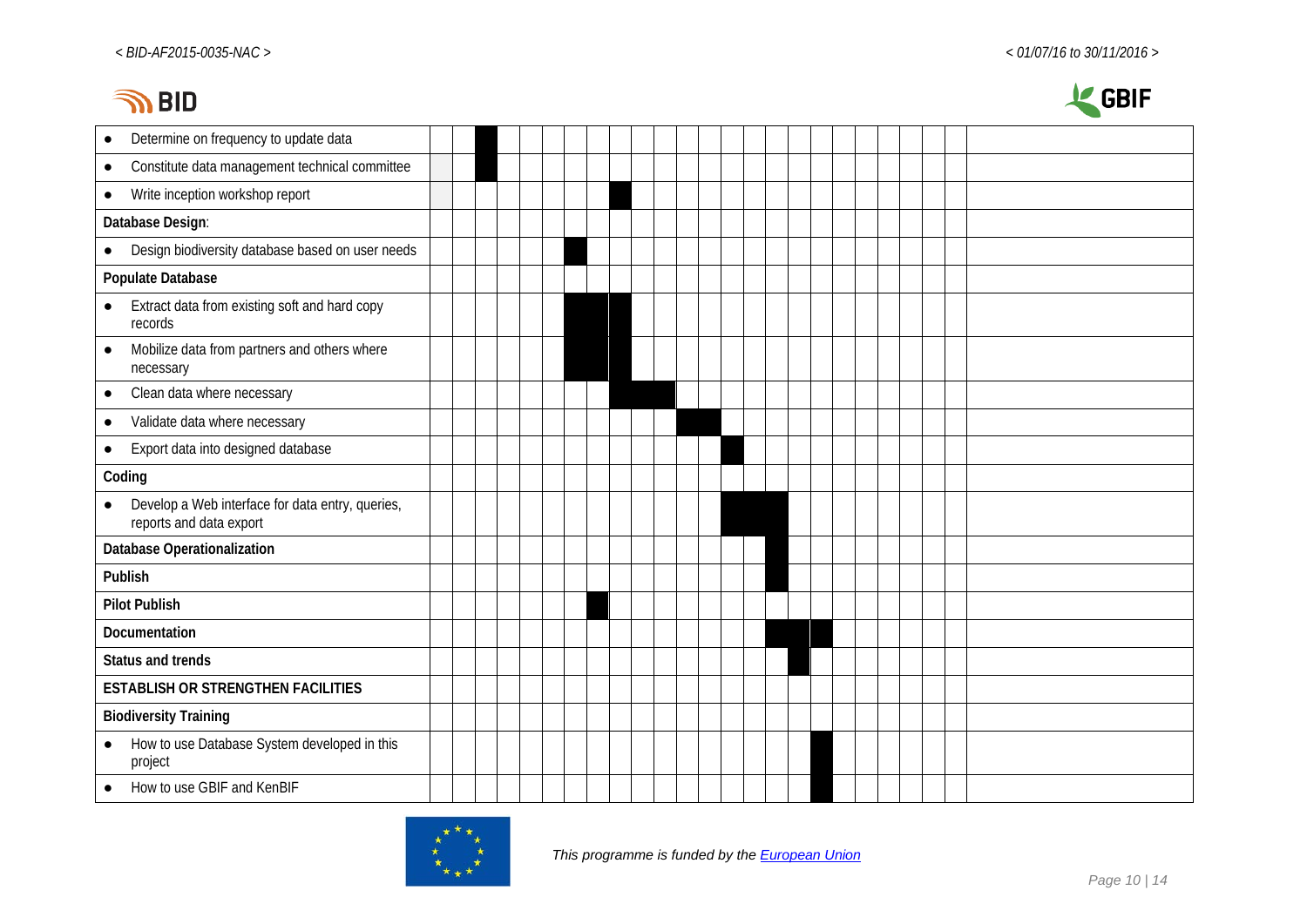# **INBID**



| <b>Bioinformatics</b><br>$\bullet$                                                                |              |                     |                |                |                |                  |       |  |  |  |  |  |  |  |  |  |
|---------------------------------------------------------------------------------------------------|--------------|---------------------|----------------|----------------|----------------|------------------|-------|--|--|--|--|--|--|--|--|--|
| GIS using QGIS<br>$\bullet$                                                                       |              |                     |                |                |                |                  |       |  |  |  |  |  |  |  |  |  |
| Image processing using Land Impact Tool and<br>$\bullet$<br><b>SPIRITS</b>                        |              |                     |                |                |                |                  |       |  |  |  |  |  |  |  |  |  |
| Botany 101 for WPA biodiversity inventories<br>$\bullet$<br>(taught by National Museums of Kenya) |              |                     |                |                |                |                  |       |  |  |  |  |  |  |  |  |  |
| Ornithology 101 for WPA biodiversity inventories<br>$\bullet$<br>(taught by Nature Kenya)         |              |                     |                |                |                |                  |       |  |  |  |  |  |  |  |  |  |
| Monitoring and Evaluation                                                                         |              |                     |                |                |                |                  |       |  |  |  |  |  |  |  |  |  |
| <b>Conduct Monitoring and Evaluation</b><br>$\bullet$                                             |              |                     |                |                |                |                  |       |  |  |  |  |  |  |  |  |  |
| APPLY BIODIVERSITY DATA TO NATIONAL<br>PRIORITIES AND DECISION MAKING                             |              |                     |                |                |                |                  |       |  |  |  |  |  |  |  |  |  |
| National priorities<br>$\bullet$                                                                  |              |                     |                |                |                |                  |       |  |  |  |  |  |  |  |  |  |
| Write workshop report<br>$\bullet$                                                                |              |                     |                |                |                |                  |       |  |  |  |  |  |  |  |  |  |
| Disseminate workshop report and especially to<br>$\bullet$<br>policy makers                       |              |                     |                |                |                |                  |       |  |  |  |  |  |  |  |  |  |
| Non-specialists information<br>$\bullet$                                                          |              |                     |                |                |                |                  |       |  |  |  |  |  |  |  |  |  |
| Disseminate user-friendly info to policy makers and<br>$\bullet$<br>other non-specialists         |              |                     |                |                |                |                  |       |  |  |  |  |  |  |  |  |  |
| <b>Enhanced Decisions</b><br>$\bullet$                                                            |              |                     |                |                |                |                  |       |  |  |  |  |  |  |  |  |  |
| Evaluation period (maximum 6 months, ending 31 December 2018 at the latest)                       |              |                     |                |                |                |                  |       |  |  |  |  |  |  |  |  |  |
| Evaluation period start date and end date<br>(dd/mm/yy)                                           |              | 01/10/18 - 30/11/18 |                |                |                |                  |       |  |  |  |  |  |  |  |  |  |
| <b>Activity</b>                                                                                   | $\mathbf{1}$ | $\overline{2}$      | $\overline{3}$ | $\overline{4}$ | $\overline{5}$ | $\boldsymbol{6}$ | Notes |  |  |  |  |  |  |  |  |  |
| Final financial and narrative reporting                                                           |              | Χ                   | $\mathsf X$    |                |                |                  |       |  |  |  |  |  |  |  |  |  |

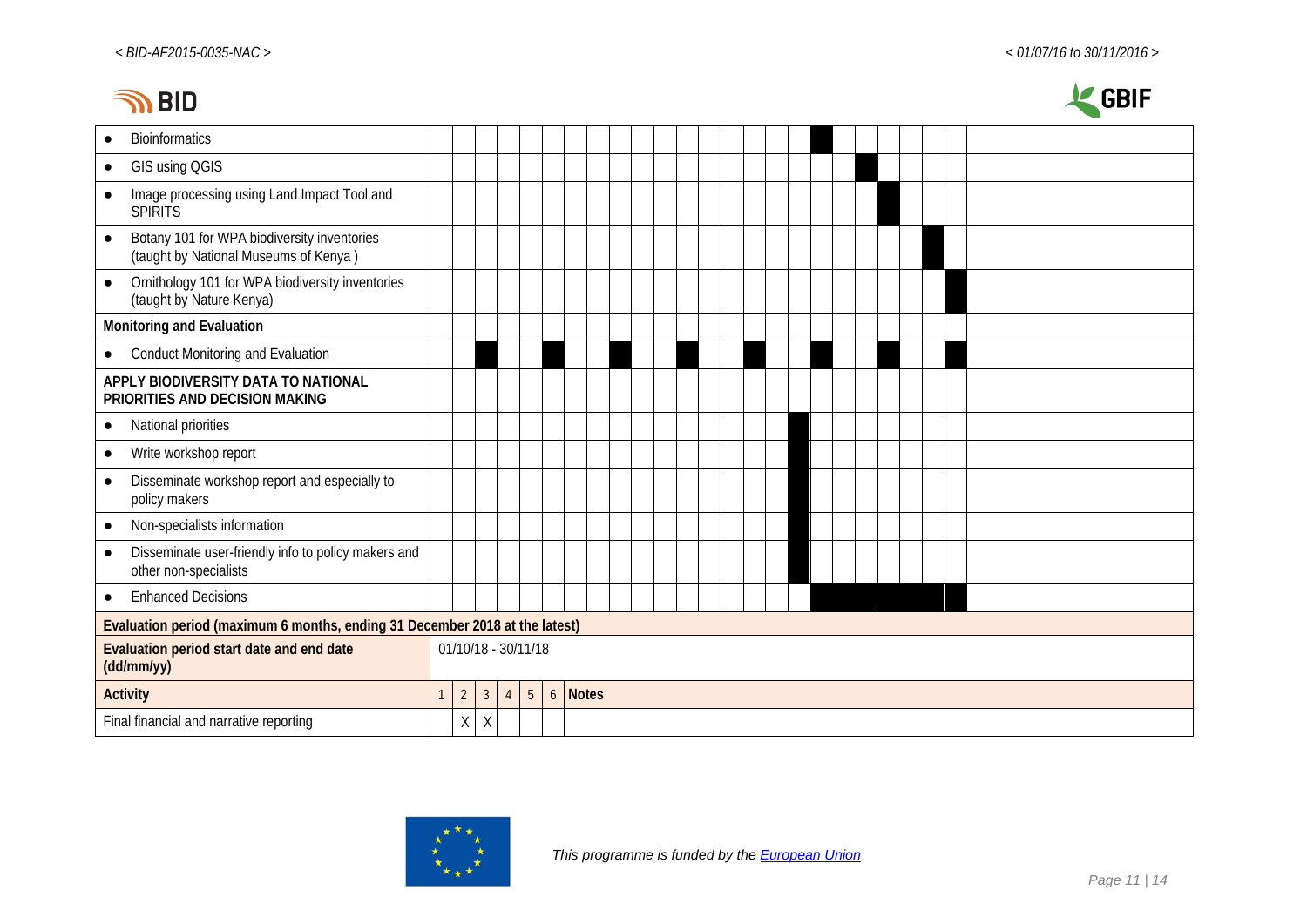



### **5.1.Explanatory notes:**

In the calendar it will be noted that one of the activities whose timing has been changed is the data sharing policy. The reason for this is that before this BID Project, KWS had started on the development of a biodiversity information policy. This is bound to have a significant impact on the data sharing policy. It is likely that that the information policy will be completed by May, 2017. The strategy therefore is to develop the data sharing policy after the information policy is done.

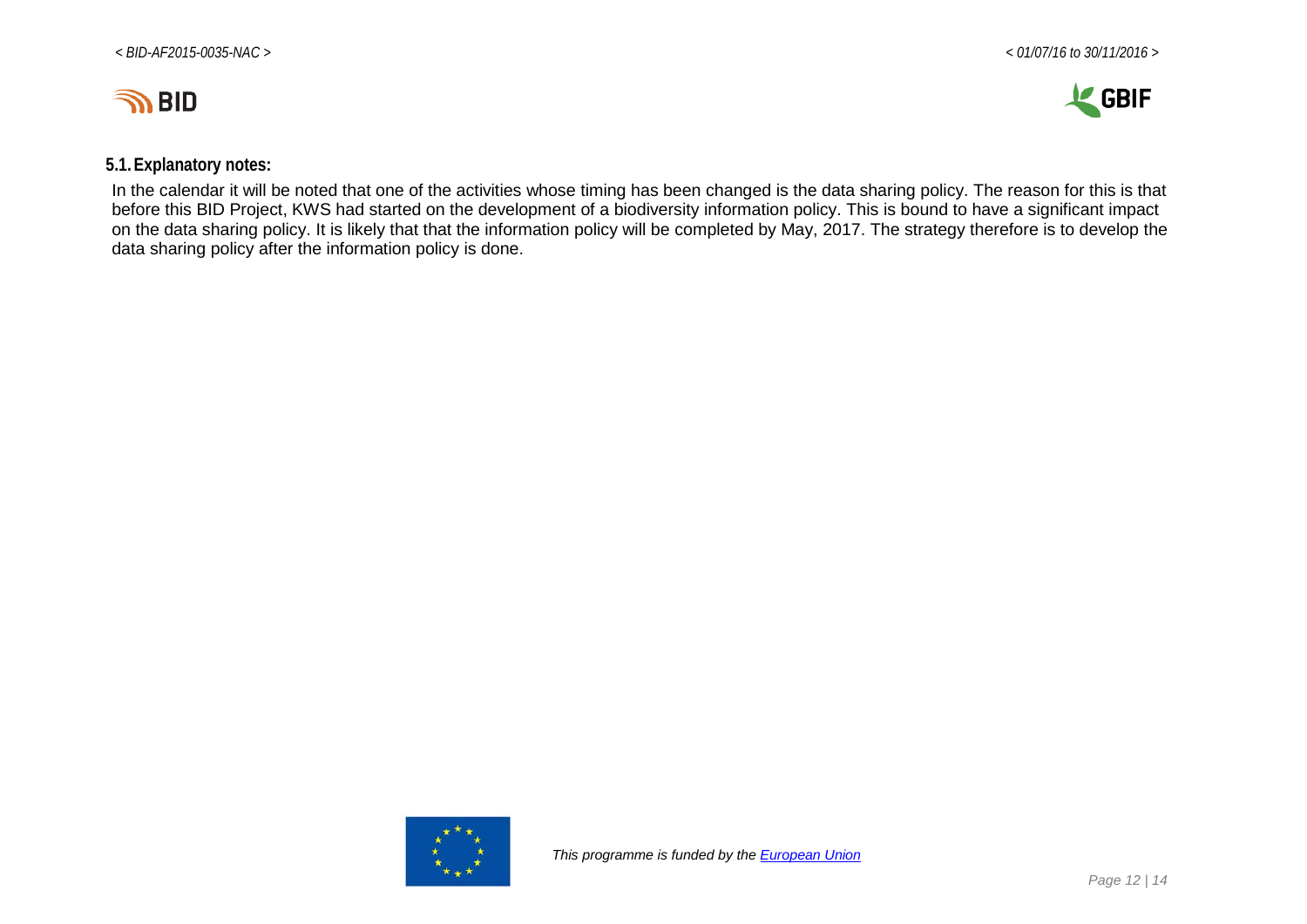

# <span id="page-12-0"></span>**6. Beneficiaries/affiliated entities and other cooperation**

#### **6.1.Relationship with project partners**

The relationship between KWS and its partners in this project (National Museums of Kenya (NMK) and Nature Kenya (NK)) is good. That said it is useful to mention that NMK did not attend the aforementioned inception workshop during which they were expected to make a detailed presentation on GBIF and also on the data holdings that are under their custody.

During the next few months of the project, KWS will be engaging NMK and NK more intensely with regard to the data records that we expect them to mobilize.

#### **6.2.Links to other projects and actions**

Traditionally, KWS has had strong links with its two partners in this project (National Museums of Kenya (NMK) and Nature Kenya (NK)). With the NMK it has conducted biodiversity inventories in places such as Marsabit Forest, Tsavo National Park and Shimba Hills National Reserve. With NK, KWS has continued to conduct water bird counts in Kenya's Rift Valley Lakes.

For this project and as mentioned above, NK attended the inception workshop and made a good presentation on their datasets. Since then KWS has met with NK's Executive Director, Dr. Matiku and agreed to meet in the next three weeks to discuss more closely on the activities that NK will be undertaking in this project.

Although NMK did not attend the inception workshop, KWS has since talked with Dr. Oguya, Kenya's GBIF Node Manager and agreed to meet to look at the activities that NMK will be undertaking in the project.

Whereas there will be one on one meetings with the two partners, KWS will also be convening a meeting where all the three partners can discuss together on the goals to achieve for this project. KWS will also be reaching out to those others who are involved in BID-funded projects in Kenya.

## <span id="page-12-1"></span>**7. Visibility**

*Please refer to th[e BID guidelines.](http://bid.gbif.org/en/community/communication-guidelines/)*

**7.1.Visibility of the BID project**

#### **Short summary**

During internal communications on this project to the KWS Director General and the Finance Division we have been creating awareness about BID, GBIF and the funding that the European Union has provided.

During the Inception Workshop referred to above, the following words were contained in the title of the Workshop Programme. "**FINANCIAL SUPPORT BY THE EUROPEAN UNION THROUGH THE GBIF-BID PROGRAMME**".

More visibility will come into being as we continue to engage more stakeholders in the ensuing months.

**Sources of verification**

Workshop Programme attached with the rest of the verification documents.